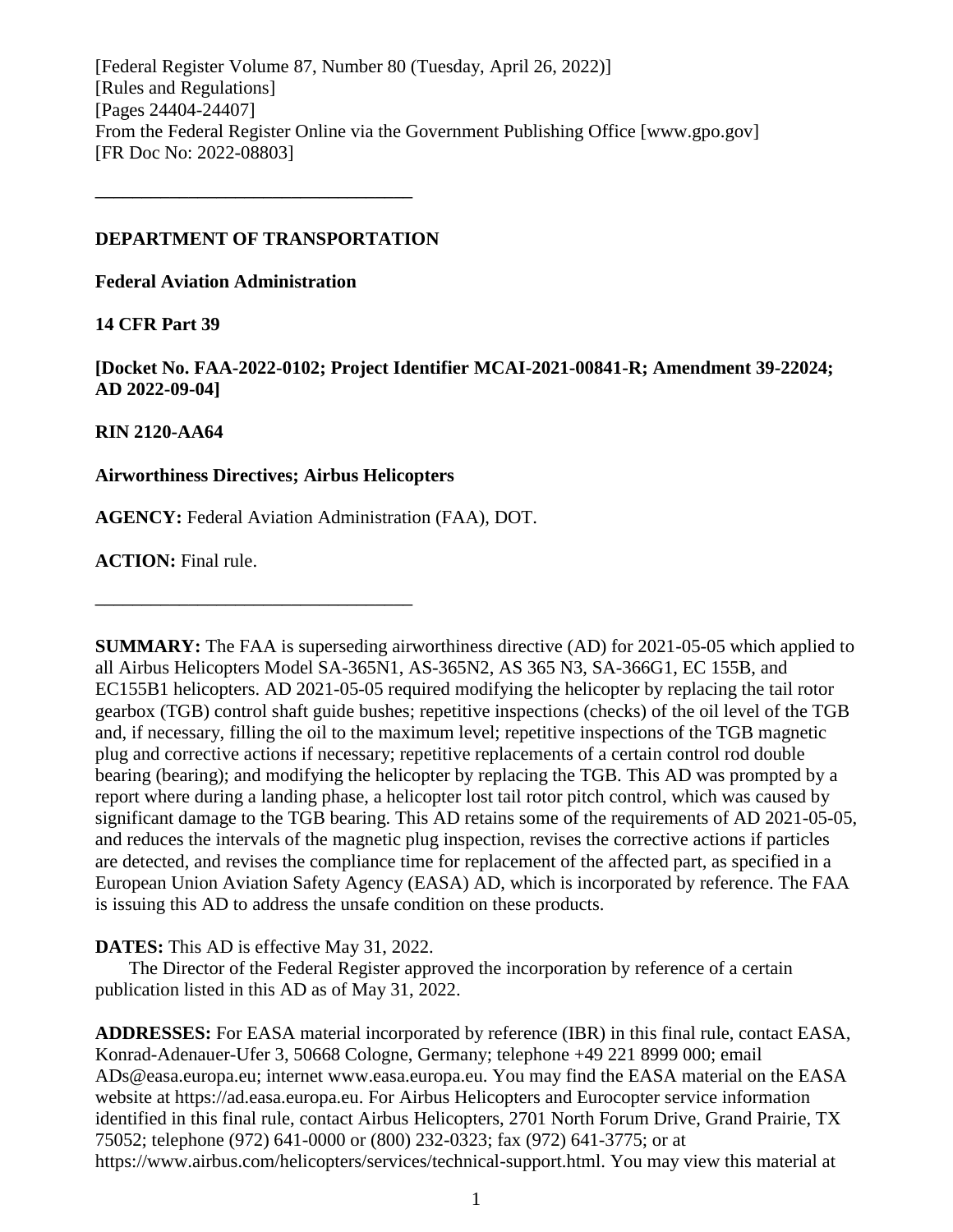the FAA, Office of the Regional Counsel, Southwest Region, 10101 Hillwood Pkwy., Room 6N-321, Fort Worth, TX 76177. For information on the availability of this material at the FAA, call (817) 222-5110. Service information that is IBRed is also available in the AD docket at https://www.regulations.gov by searching for and locating Docket No. FAA-2022-0102.

### **Examining the AD Docket**

You may examine the AD docket at https://www.regulations.gov by searching for and locating Docket No. FAA-2022-0102; or in person at Docket Operations between 9 a.m. and 5 p.m., Monday through Friday, except Federal holidays. The AD docket contains this final rule, the EASA AD, any comments received, and other information. The address for Docket Operations is U.S. Department of Transportation, Docket Operations, M-30, West Building Ground Floor, Room W12-140, 1200 New Jersey Avenue SE, Washington, DC 20590.

**FOR FURTHER INFORMATION CONTACT:** Hal Jensen, Aerospace Engineer, Operational Safety Branch, Compliance & Airworthiness Division, FAA, 950 L'Enfant Plaza N SW, Washington, DC 20024; telephone (202) 267-9167; email hal.jensen@faa.gov.

# **SUPPLEMENTARY INFORMATION: Background**

The FAA issued a notice of proposed rulemaking (NPRM) to amend 14 CFR part 39 to supersede AD 2021-05-05, Amendment 39-21448 (86 FR 13972, March 12, 2021) (AD 2021-05-05). AD 2021-05-05 applied to all Airbus Helicopters Model SA-365N1, AS-365N2, AS 365 N3, SA-366G1, EC 155B, and EC155B1 helicopters. AD 2021-05-05 required repetitive checks of the oil level of the TGB and if necessary, filling the oil to the maximum level. AD 2021-05-05 also required modifying the helicopter by replacing the TGB control shaft guide bushes; repetitive inspections of the TGB magnetic plug and corrective actions if necessary; repetitive replacements of the bearing; and modifying the helicopter by replacing the TGB. The NPRM published in the Federal Register on February 18, 2022 (87 FR 9277). The NPRM was prompted by a report where during a landing phase, a helicopter lost tail rotor pitch control, which was caused by significant damage to the TGB bearing. The NPRM was also prompted by the determination that reduced inspection intervals, updated corrective actions, and a revised compliance time for replacement of affected parts are necessary to address the unsafe condition. Furthermore, the FAA determined that the magnetic plug inspection interval must be reduced based on additional testing of the affected part by the manufacturer, and the compliance time for replacement of the affected part must be reduced.

The NPRM proposed to retain certain actions in AD 2021-05-05; reduce the intervals of the magnetic plug inspection; revise the corrective actions if particles are detected; and revise the compliance time for replacement of the affected part. The NPRM also proposed to allow the oil level inspections (checks) to be performed by the owner/operator (pilot) holding at least a private pilot certificate and must be entered into the aircraft records showing compliance with the proposed AD in accordance with 14 CFR 43.9 (a)(1) through (4) and 14 CFR 91.417(a)(2)(v). The record must be maintained as required by 14 CFR 91.417 or 135.439.

The NPRM was prompted by EASA AD 2021-0171, dated July 19, 2021 (EASA AD 2021- 0171), issued by EASA, which is the Technical Agent for the Member States of the European Union, to correct an unsafe condition for Airbus Helicopters (AH), formerly Eurocopter (EC), Eurocopter France, Aerospatiale, Sud Aviation, Model SA 365 N1, AS 365 N2, AS 365 N3, EC 155 B, and EC 155 B1 helicopters, all serial numbers.

The FAA is issuing this AD to prevent damage to the bearing, which if not addressed, could result in loss of yaw control of the helicopter. See EASA AD 2021-0171 for additional background information.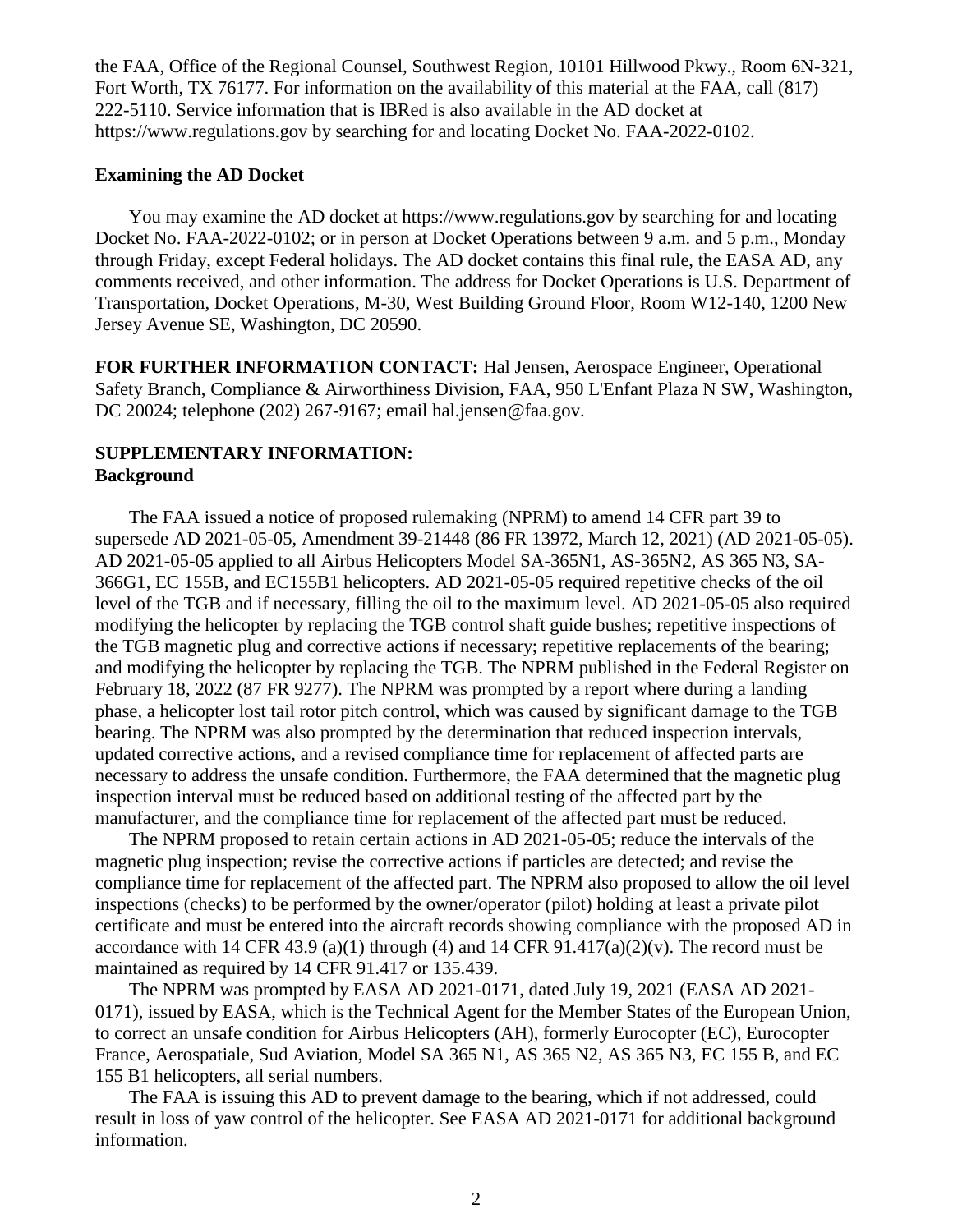#### **Discussion of Final Airworthiness Directive**

#### **Comments**

The FAA received no comments on the NPRM or on the determination of the costs.

### **Conclusion**

These helicopters have been approved by EASA and are approved for operation in the United States. Pursuant to the FAA's bilateral agreement with the European Union, EASA has notified the FAA about the unsafe condition described in its AD. The FAA reviewed the relevant data and determined that air safety requires adopting this AD as proposed. Accordingly, the FAA is issuing this AD to address the unsafe condition on these helicopters. This AD is adopted as proposed in the NPRM.

#### **Related Service Information Under 1 CFR Part 51**

EASA AD 2021-0171 specifies procedures for modifying the helicopter by replacing TGB control shaft guide bushes, and specifies procedures for repetitive inspections of the oil level of the TGB, and if necessary, filling the oil to the maximum level. EASA AD 2021-0171 also describes procedures for repetitive inspections of the TGB magnetic plug for the presence of particles and updated corrective actions if necessary (corrective actions include removing the TGB; complying with certain work cards to address any particles found, and other conditions such as abrasions, scales, flakes, and splinters; placing the helicopter under close monitoring; and if required replacing any affected bearing); initial and repetitive replacements of the bearing with an improved part; and modifying the helicopter by replacing the TGB bearing or replacing the TGB. EASA AD 2021-0171 specifies replacing the TGB bearing is a terminating action for the repetitive inspections of the magnetic plug; and replacing the TGB is a terminating action for the repetitive inspections of the magnetic plug, and the repetitive replacements of the bearing. EASA AD 2021-0171 also prohibits installing a certain bearing or a certain TGB on any helicopter.

This material is reasonably available because the interested parties have access to it through their normal course of business or by the means identified in the ADDRESSES section.

#### **Other Related Service Information**

The FAA reviewed Airbus Helicopters Alert Service Bulletin No. AS365-01.00.67 (ASB AS365-01.00.67 Rev 6) and Airbus Helicopters Alert Service Bulletin No. EC155-04A014 (ASB EC155-04A014 Rev 6), both Revision 6, and both dated June 14, 2021. ASB AS365-01.00.67 Rev 6 and ASB EC155-04A014 Rev 6 both specify procedures for replacement of the TGB bearing before mod 07 65B63 installation, inspection of the TGB magnetic plug, removing the control shaft/rod assembly to inspect the bearing, and maintaining the TGB operating oil at the maximum level, and specify the monitoring criteria of the bearing.

The FAA also reviewed Eurocopter Service Bulletin AS365 No. 65.00.17, and Eurocopter Service Bulletin EC155 No. 65-006, both Revision 1 and both dated February 23, 2011. Both service bulletins specify instructions for introducing Eurocopter (EC) mod 07 65B58.

### **Differences Between This AD and EASA AD 2021-0171**

EASA AD 2021-0171 revises the applicability by removing the reference to Model SA 366 G1 helicopters because the EASA type certificate has been surrendered. However, Model SA-366G1 helicopters are still on the U.S. type certificate data sheet, even though there are no current U.S. operators. Therefore, this AD includes Model SA-366G1 helicopters.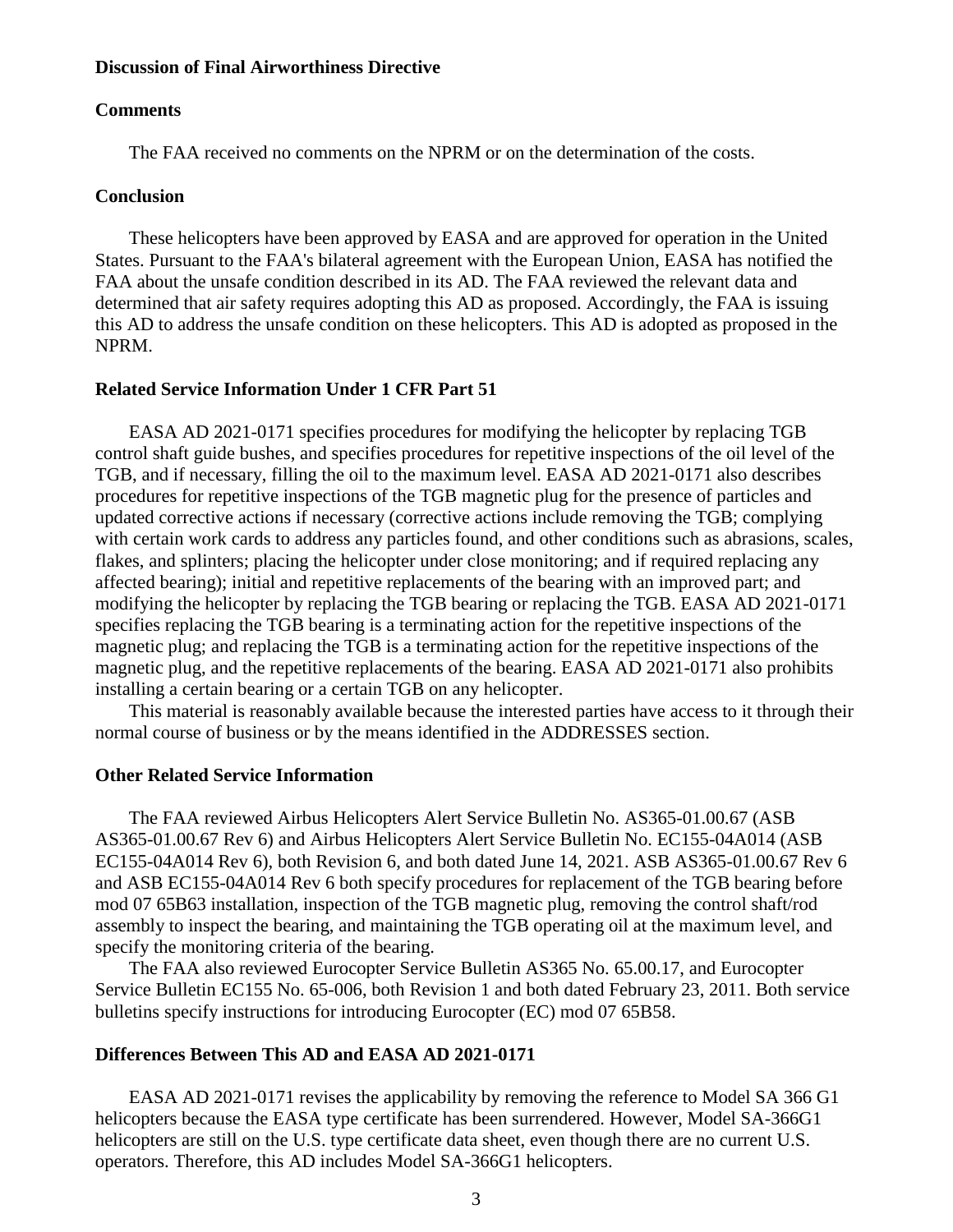### **Costs of Compliance**

The FAA estimates that this AD affects 50 helicopters of U.S. Registry. Labor rates are estimated at \$85 per work-hour. Based on these numbers, the FAA estimates the following costs to comply with this AD:

| <b>Action</b>                 | <b>Labor</b> cost                                     | <b>Parts</b><br>cost | Cost per product             | Cost on U.S.<br>fleet |
|-------------------------------|-------------------------------------------------------|----------------------|------------------------------|-----------------------|
| Replace guide<br>bushes       | 4.00 work-hours $\times$ \$85 per<br>hour = $$340$    | \$1,586              | $$1,926$ per<br>replacement  | \$96,300              |
| Daily oil level<br>inspection | 1.00 work-hour $\times$ \$85 per<br>hour = $$85$      | $\theta$             | \$85 per inspection<br>cycle | 4,250                 |
| Recurring plug<br>inspection  | 1.00 work-hour $\times$ \$85 per<br>hour = $$85$      | $\overline{0}$       | \$85 per inspection<br>cycle | 4,250                 |
| Inspect bearing               | 8.00 work-hours $\times$ \$85 per<br>hour = $$680$    | $\theta$             | \$680 per inspection         | 34,000                |
| Replace bearing               | 48.00 work-hours $\times$ \$85 per<br>hour = $$4,080$ | 377                  | \$4,457 per<br>replacement   | 222,850               |
| Replace TGB                   | 8.00 work-hours $\times$ \$85 per<br>hour = $$680$    | 155,302              | \$155,982 per<br>replacement | 7,799,100             |

**Estimated Costs for Retained Required Actions**

This AD does not add new required actions; however, the compliance times for certain actions have been reduced and a certain on-condition action has been revised.

#### **Estimated Costs of On-Condition Actions**

| <b>Labor cost</b>                         | Parts cost     | Cost per product |
|-------------------------------------------|----------------|------------------|
| Up to 4 work-hours \$85 per hour $= $340$ | Up to $$1,395$ | Up to $$1,735$ . |

According to the manufacturer, some of the costs of this AD may be covered under warranty, thereby reducing the cost impact on affected individuals. The FAA does not control warranty coverage for affected individuals. As a result, the FAA has included all costs in the cost estimate.

#### **Authority for This Rulemaking**

Title 49 of the United States Code specifies the FAA's authority to issue rules on aviation safety. Subtitle I, section 106, describes the authority of the FAA Administrator. Subtitle VII: Aviation Programs, describes in more detail the scope of the Agency's authority.

The FAA is issuing this rulemaking under the authority described in Subtitle VII, Part A, Subpart III, Section 44701: General requirements. Under that section, Congress charges the FAA with promoting safe flight of civil aircraft in air commerce by prescribing regulations for practices, methods, and procedures the Administrator finds necessary for safety in air commerce. This regulation is within the scope of that authority because it addresses an unsafe condition that is likely to exist or develop on products identified in this rulemaking action.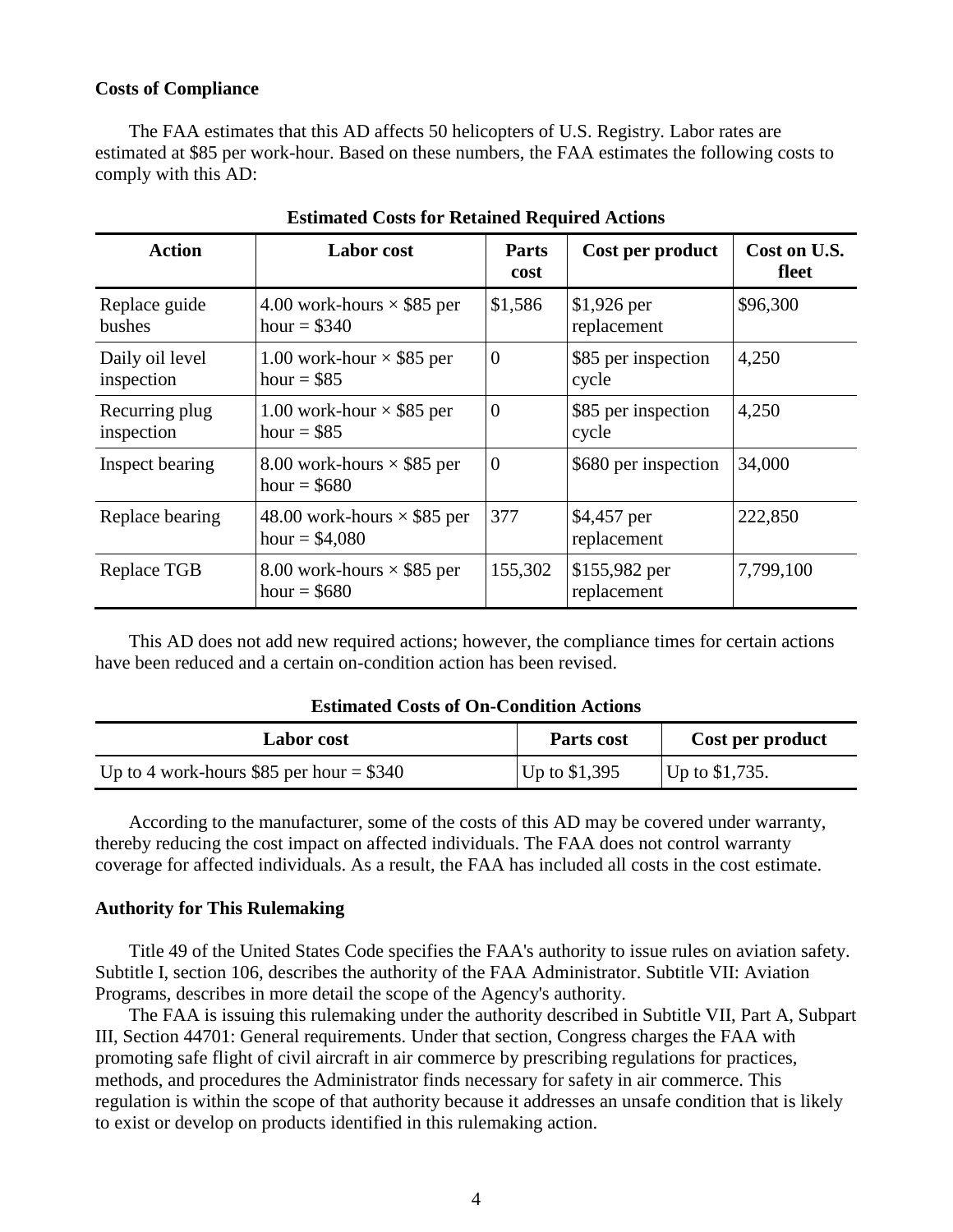# **Regulatory Findings**

This AD will not have federalism implications under Executive Order 13132. This AD will not have a substantial direct effect on the States, on the relationship between the national government and the States, or on the distribution of power and responsibilities among the various levels of government.

For the reasons discussed above, I certify that this AD:

(1) Is not a "significant regulatory action" under Executive Order 12866,

(2) Will not affect intrastate aviation in Alaska, and

(3) Will not have a significant economic impact, positive or negative, on a substantial number of small entities under the criteria of the Regulatory Flexibility Act.

# **List of Subjects in 14 CFR Part 39**

Air transportation, Aircraft, Aviation safety, Incorporation by reference, Safety.

# **The Amendment**

Accordingly, under the authority delegated to me by the Administrator, the FAA amends 14 CFR part 39 as follows:

# **PART 39–AIRWORTHINESS DIRECTIVES**

1. The authority citation for part 39 continues to read as follows:

Authority: 49 U.S.C. 106(g), 40113, 44701.

# **§ 39.13 [Amended]**

2. The FAA amends § 39.13 by:

a. Removing Airworthiness Directive (AD) 2021-05-05, Amendment 39-21448 (86 FR 13972, March 12, 2021); and

b. Adding the following new AD: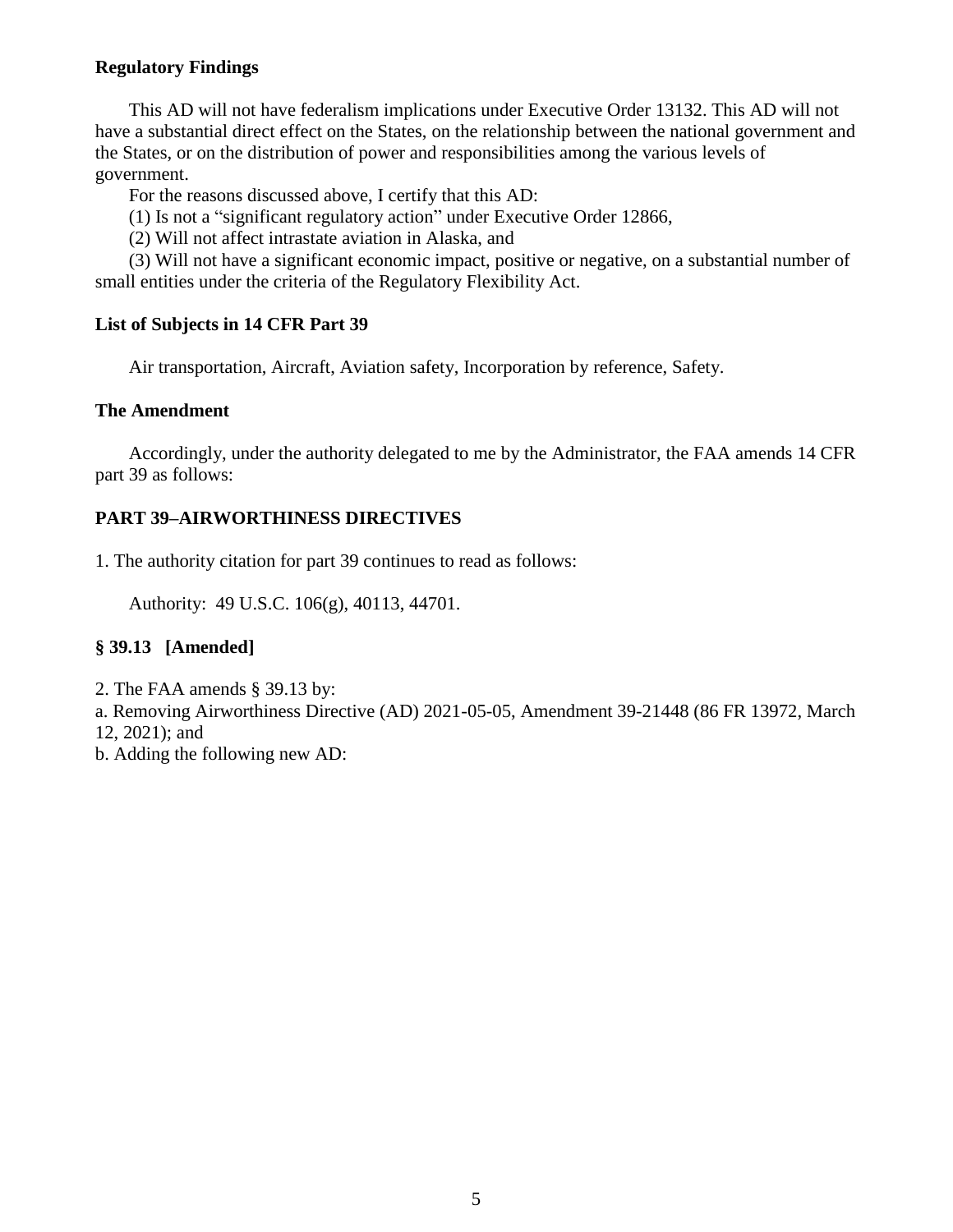

# **AIRWORTHINESS DIRECTIVE**

**www.faa.gov/aircraft/safety/alerts/** www.gpoaccess.gov/fr/advanced.html

**2022-09-04 Airbus Helicopters:** Amendment 39-22024; Docket No. FAA-2022-0102; Project Identifier MCAI-2021-00841-R.

# **(a) Effective Date**

This airworthiness directive (AD) is effective May 31, 2022.

# **(b) Affected ADs**

This AD replaces AD 2021-05-05, Amendment 39-21448 (86 FR 13972, March 12, 2021) (AD 2021-05-05).

# **(c) Applicability**

This AD applies to Airbus Helicopters Model SA-365N1, AS-365N2, AS 365 N3, SA-366G1, EC 155B, and EC155B1 helicopters, all serial numbers, certificated in any category.

# **(d) Subject**

Joint Aircraft System Component (JASC) Code 6500, Tail Rotor Drive System.

# **(e) Unsafe Condition**

This AD was prompted by a report where during a landing phase, a helicopter lost tail rotor pitch control, which was caused by significant damage to the tail rotor gearbox (TGB) control rod double bearing (bearing). This AD was also prompted by the determination that reduced inspection intervals, updated corrective actions, and increased compliance time for replacement of affected parts are necessary to address the unsafe condition. The FAA is issuing this AD to prevent damage to the bearing, which if not addressed, could result in loss of yaw control of the helicopter.

# **(f) Compliance**

Comply with this AD within the compliance times specified, unless already done.

# **(g) Required Actions**

(1) For Model SA-365N1, AS-365N2, AS 365 N3, EC 155B, and EC155B1 helicopters: Except as specified in paragraph (h) of this AD, comply with all required actions and compliance times specified in, and in accordance with, European Union Aviation Safety Agency (EASA) AD 2021- 0171, dated July 19, 2021 (EASA AD 2021-0171).

(2) For Model SA-366G1 helicopters: Before further flight after the effective date of this AD, accomplish the actions (e.g., modify the helicopter by replacing the TGB control shaft guide bushes, do repetitive inspections of the TGB magnetic plug and applicable corrective actions; do repetitive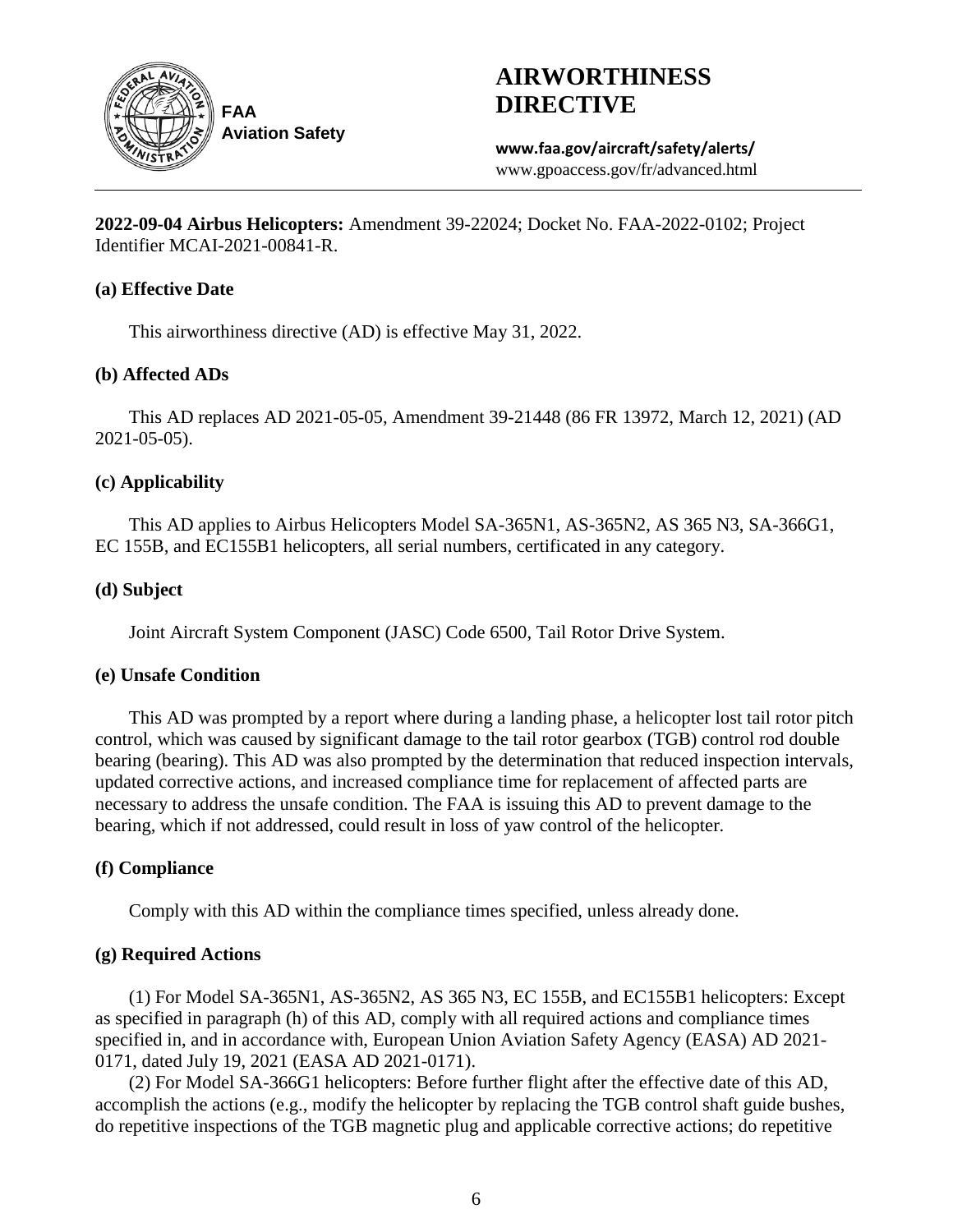replacements of a certain bearing; and modify the helicopter by replacing the TGB) specified in paragraph (g)(l) of this AD using a method approved by the FAA.

### **(h) Exceptions to EASA AD 2021-0171**

(1) Where EASA AD 2021-0171 refers to its effective date, this AD requires using the effective date of this AD.

(2) Where EASA AD 2021-0171 refers to flight hours (FH), this AD requires using hours timein-service.

(3) Where EASA AD 2021-0171 requires action after the last flight of the day or "ALF," this AD requires those actions before the first flight of the day.

(4) This AD does not mandate compliance with the "Remarks" section of EASA AD 2021-0171.

(5) Where paragraph (2) of EASA AD 2021-0171 requires inspections (checks) to be done "in accordance with the instructions of Paragraph 3.B.1 of the applicable inspection ASB," for this AD, those instructions are for reference only and are not required for the actions in paragraph (2) of EASA AD 2021-0171. The inspections (checks) required by paragraph (2) of EASA AD 2021-0171 may be performed by the owner/operator (pilot) holding at least a private pilot certificate and must be entered into the aircraft records showing compliance with this AD in accordance with 14 CFR 43.9 (a)(1) through (4) and 14 CFR  $91.417(a)(2)(v)$ . The record must be maintained as required by 14 CFR 91.417 or 135.439.

(6) Where paragraph (5) of EASA AD 2021-0171 specifies "if any discrepancy is detected, as defined in the applicable inspection ASB, before next flight, accomplish the applicable corrective action(s) in accordance with the instructions of Paragraph 3.B.1 of the applicable inspection ASB," for this AD, a qualified mechanic must add oil to the TGB to the "max" level if the oil level is not at maximum. The instructions are for reference only and are not required for the actions in paragraph (5) of EASA AD 2021-0171.

(7) Where paragraph (6) of EASA AD 2021-0171 refers to "any discrepancy," for this AD, discrepancies include the presence of particles and other conditions such as abrasions, scales, flakes, and splinters.

(8) Where the service information referred to in EASA AD 2021-0171 specifies to perform a metallurgical analysis and contact the manufacturer if collected particles are not clearly characterized, this AD does not require contacting the manufacturer to determine the characterization of the particles collected.

(9) Although service information referenced in EASA AD 2021-0171 specifies to scrap parts, this AD does not include that requirement.

(10) Although service information referenced in EASA AD 2021-0171 specifies reporting information to Airbus Helicopters, filling in a "particle detection" follow-up sheet, and returning a "bearing monitoring sheet" to Airbus Helicopters, this AD does not include those requirements.

(11) Although service information referenced in EASA AD 2021-0171 specifies returning certain parts to an approved workshop and returning certain parts to Airbus Helicopters, this AD does not include those requirements.

### **(i) No Reporting Requirement**

Although the service information referenced in EASA AD 2021-0171 specifies to submit certain information to the manufacturer, this AD does not include that requirement.

### **(j) Special Flight Permit**

Special flight permits may be issued in accordance with 14 CFR 21.197 and 21.199 provided that there are no passengers onboard.